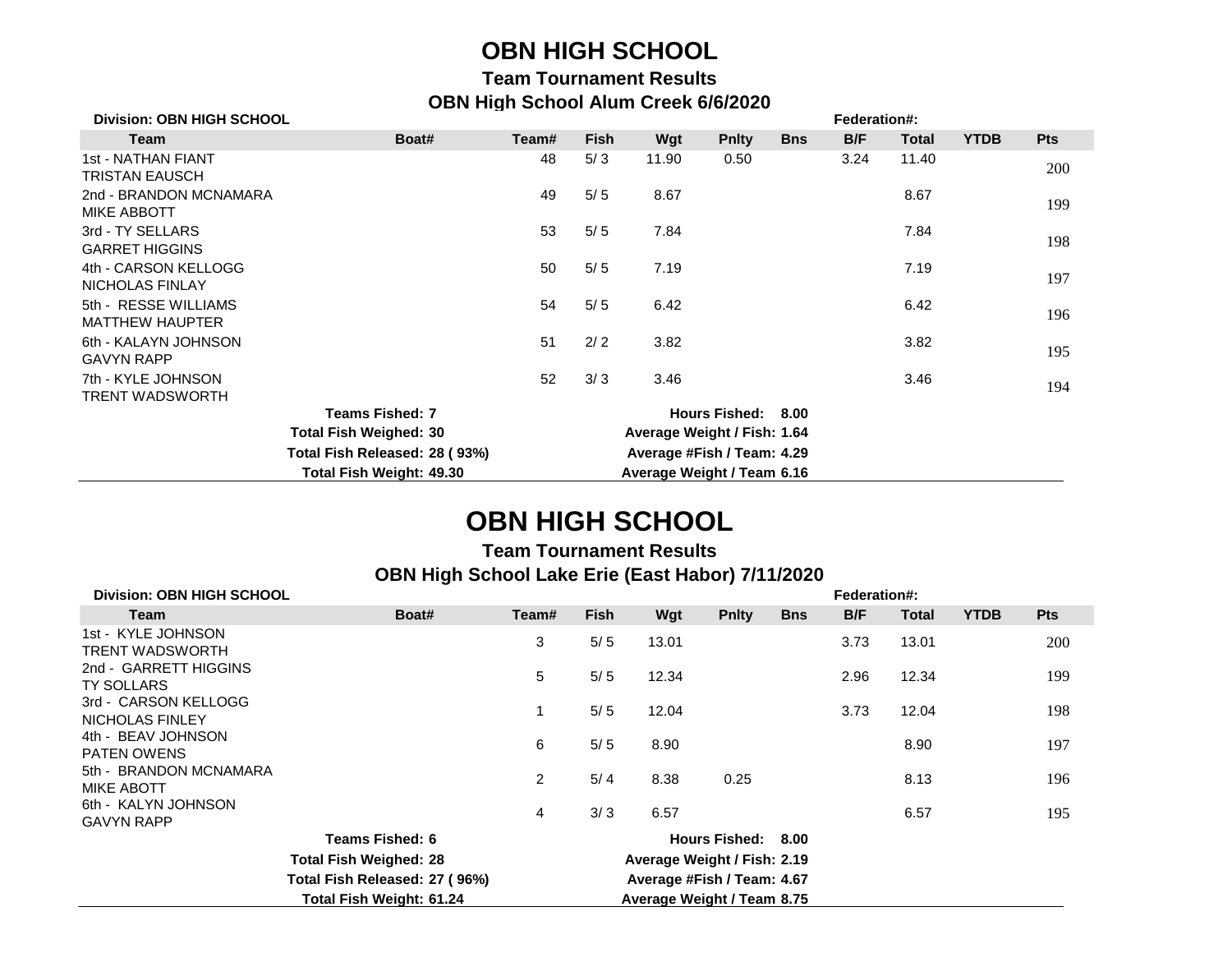# **OBN HIGH SCHOOL**

#### **Team Tournament Results OBN High School Lake Erie (Cullen Park) 8/12/2020**

| <b>Division: OBN HIGH SCHOOL</b>                 |                                                                 |                            |                             |       |                             |            | Federation#:             |                  |                  |               |  |
|--------------------------------------------------|-----------------------------------------------------------------|----------------------------|-----------------------------|-------|-----------------------------|------------|--------------------------|------------------|------------------|---------------|--|
| <b>Team</b>                                      | Boat#                                                           | Team#                      | <b>Fish</b>                 | Wgt   | <b>Pnlty</b>                | <b>Bns</b> | B/F                      | <b>Total</b>     | <b>YTDB</b>      | Pts           |  |
| 2nd - KYLE JOHNSON<br><b>TRENT WADSWORTH</b>     |                                                                 | 1                          | $5/5$                       | 13.02 |                             |            |                          | 13.02            |                  | 199           |  |
| 3rd - GARRETT HIGGINS<br><b>TY SOLLARS</b>       |                                                                 | $\overline{2}$             | 5/4                         | 12.29 | 0.25                        |            |                          | 12.04            |                  | 198           |  |
| 4th - BRANDON MCNAMARA<br><b>MIKE ABOTT</b>      |                                                                 | 3                          | 1/1                         | 3.40  |                             |            |                          | 3.40             |                  | 197           |  |
| 1st - CARSON KELLOGG<br>NICHOLAS FINLEY          |                                                                 | 4                          | $5/5$                       | 15.47 |                             |            | 3.57                     | 15.47            |                  | 200           |  |
|                                                  | <b>Teams Fished: 4</b>                                          |                            |                             |       | Hours Fished: 8.00          |            |                          |                  |                  |               |  |
|                                                  | <b>Total Fish Weighed: 16</b><br><b>Total Fish Released: 16</b> |                            | Average Weight / Fish: 2.76 |       |                             |            |                          |                  |                  |               |  |
|                                                  |                                                                 | Average #Fish / Team: 4.00 |                             |       |                             |            |                          |                  |                  |               |  |
|                                                  | Total Fish Weight: 44.18                                        |                            |                             |       | Average Weight / Team 11.04 |            |                          |                  |                  |               |  |
| <b>Year End Points Standing</b>                  |                                                                 | # $Fish/$                  |                             |       |                             |            | <b>Tournament Points</b> |                  |                  | <b>Total</b>  |  |
|                                                  |                                                                 |                            | <b>Alive</b>                |       |                             |            | #1                       | #2               | #3               | <b>Points</b> |  |
| <b>NATHAN FIANT</b>                              |                                                                 |                            | 5/3                         |       |                             |            | 200                      | $\boldsymbol{0}$ | $\boldsymbol{0}$ | 200           |  |
| <b>TRISTAN EAUSCH</b><br><b>BRANDON MCNAMARA</b> |                                                                 |                            |                             |       |                             |            |                          |                  |                  |               |  |
| <b>MIKE ABBOTT</b>                               |                                                                 |                            | 11/10                       |       |                             |            | 199                      | 196              | 197              | 592           |  |
| TY SELLARS                                       |                                                                 |                            | 15/14                       |       |                             |            | 198                      | 199              | 198              | 595           |  |
| <b>GARRET HIGGINS</b><br><b>CARSON KELLOGG</b>   |                                                                 |                            |                             |       |                             |            |                          |                  |                  |               |  |
| NICHOLAS FINLAY                                  |                                                                 |                            | 15/15                       |       |                             |            | 197                      | 198              | 200              | 595           |  |
| <b>RESSE WILLIAMS</b><br><b>MATTHEW HAUPTER</b>  |                                                                 |                            | 5/5                         |       |                             |            | 196                      | $\boldsymbol{0}$ | $\overline{0}$   | 196           |  |
| <b>KALAYN JOHNSON</b>                            |                                                                 |                            |                             |       |                             |            |                          |                  |                  |               |  |
| <b>GAVYN RAPP</b>                                |                                                                 |                            | 5/5                         |       |                             |            | 195                      | 195              | $\overline{0}$   | 390           |  |
| <b>KYLE JOHNSON</b>                              |                                                                 |                            | 13/13                       |       |                             |            | 194                      | 200              | 199              | 593           |  |
| <b>TRENT WADSWORTH</b><br><b>BEAV JOHNSON</b>    |                                                                 |                            |                             |       |                             |            |                          |                  |                  |               |  |
| PATEN OWENS                                      |                                                                 |                            | 5/5                         |       |                             |            | $\boldsymbol{0}$         | 197              | $\overline{0}$   | 197           |  |